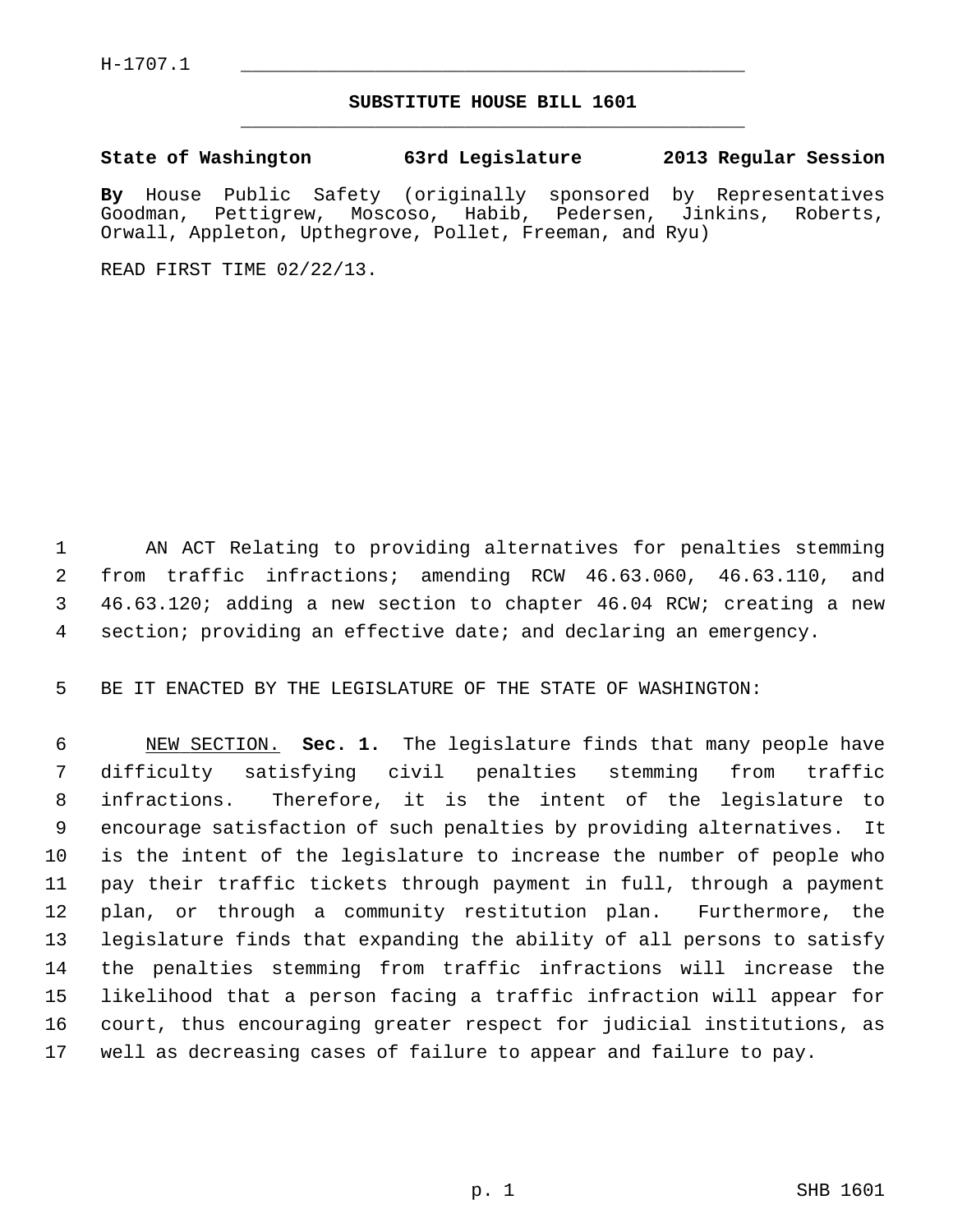1 NEW SECTION. **Sec. 2.** A new section is added to chapter 46.04 RCW 2 to read as follows:

 3 "Community restitution" means the performance of a number of hours 4 of community service in lieu of all or part of a monetary penalty, at 5 the rate of the then state minimum wage per hour.

 6 **Sec. 3.** RCW 46.63.060 and 2011 c 233 s 1 are each amended to read 7 as follows:

 8 (1) A notice of traffic infraction represents a determination that 9 an infraction has been committed. The determination will be final 10 unless contested as provided in this chapter.

11 (2) The form for the notice of traffic infraction shall be 12 prescribed by rule of the supreme court and shall include the 13 following:

14 (a) A statement that the notice represents a determination that a 15 traffic infraction has been committed by the person named in the notice 16 and that the determination shall be final unless contested as provided 17 in this chapter;

18 (b) A statement that a traffic infraction is a noncriminal offense 19 for which imprisonment may not be imposed as a sanction; that the 20 penalty for a traffic infraction may include sanctions against the 21 person's driver's license including suspension, revocation, or denial; 22 that the penalty for a traffic infraction related to standing, 23 stopping, or parking may include nonrenewal of the vehicle  $((\text{iicense}))$ 24 registration;

25 (c) A statement of the specific traffic infraction for which the 26 notice was issued;

27 (d) A statement of the monetary penalty established for the traffic 28 infraction;

29 (e) A statement of the options provided in this chapter for 30 responding to the notice and the procedures necessary to exercise these 31 options;

32 (f) A statement that at any hearing to contest the determination 33 the state has the burden of proving, by a preponderance of the 34 evidence, that the infraction was committed; and that the person may 35 subpoena witnesses including the officer who issued the notice of 36 infraction;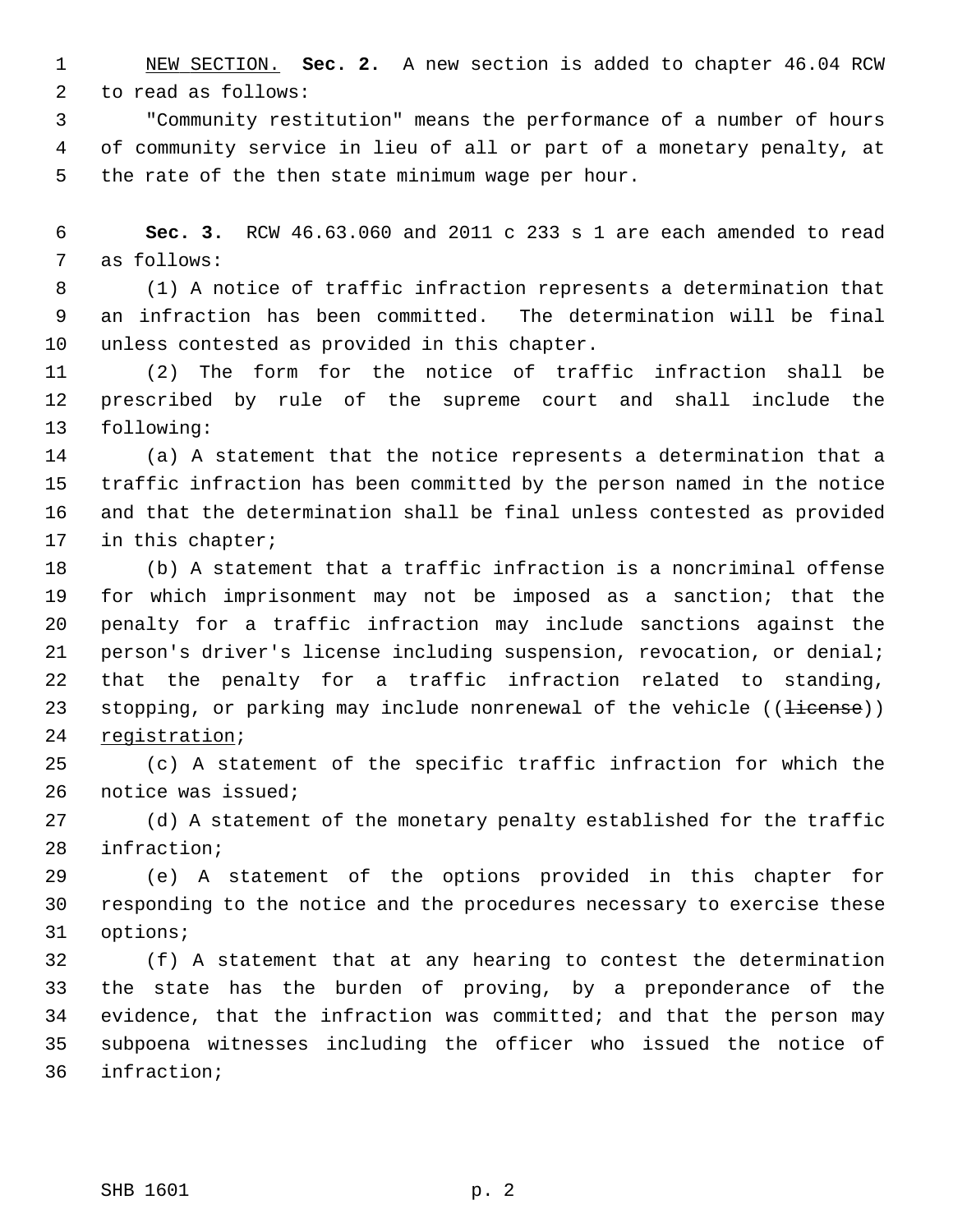1 (g) A statement that at any hearing requested for the purpose of 2 explaining mitigating circumstances surrounding the commission of the 3 infraction the person will be deemed to have committed the infraction 4 and may not subpoena witnesses;

 5 (h) A statement that the person must respond to the notice as 6 provided in this chapter within fifteen days or the person's driver's 7 license or driving privilege will be suspended by the department until 8 any penalties imposed pursuant to this chapter have been satisfied; and

 9 (i) A statement that failure to appear at a hearing requested for 10 the purpose of contesting the determination or for the purpose of 11 explaining mitigating circumstances will result in the suspension of 12 the person's driver's license or driving privilege, or in the case of 13 a standing, stopping, or parking violation, refusal of the department 14 to renew the vehicle ((<del>license</del>)) registration, until any penalties 15 imposed pursuant to this chapter have been satisfied.

16 (3) A form for a notice of traffic infraction printed after ( $J^2$ uly 17 22, 2011)) June 1, 2013, must include a statement that the person 18 (( $\text{max}$ )) shall be able to (( $\text{enter}$ )) request entry into a payment plan or 19 community restitution plan with the court under RCW 7.80.130 or 20 46.63.110.

21 **Sec. 4.** RCW 46.63.110 and 2012 c 82 s 1 are each amended to read 22 as follows:

23 (1) A person found to have committed a traffic infraction shall be 24 assessed a monetary penalty. No penalty may exceed two hundred and 25 fifty dollars for each offense unless authorized by this chapter or 26 title.

27 (2) The monetary penalty for a violation of (a) RCW 46.55.105(2) is 28 two hundred fifty dollars for each offense; (b) RCW 46.61.210(1) is 29 five hundred dollars for each offense. No penalty assessed under this 30 subsection (2) may be reduced.

31 (3) The supreme court shall prescribe by rule a schedule of 32 monetary penalties for designated traffic infractions. This rule shall 33 also specify the conditions under which local courts may exercise 34 discretion in assessing fines and penalties for traffic infractions. 35 The legislature respectfully requests the supreme court to adjust this 36 schedule every two years for inflation.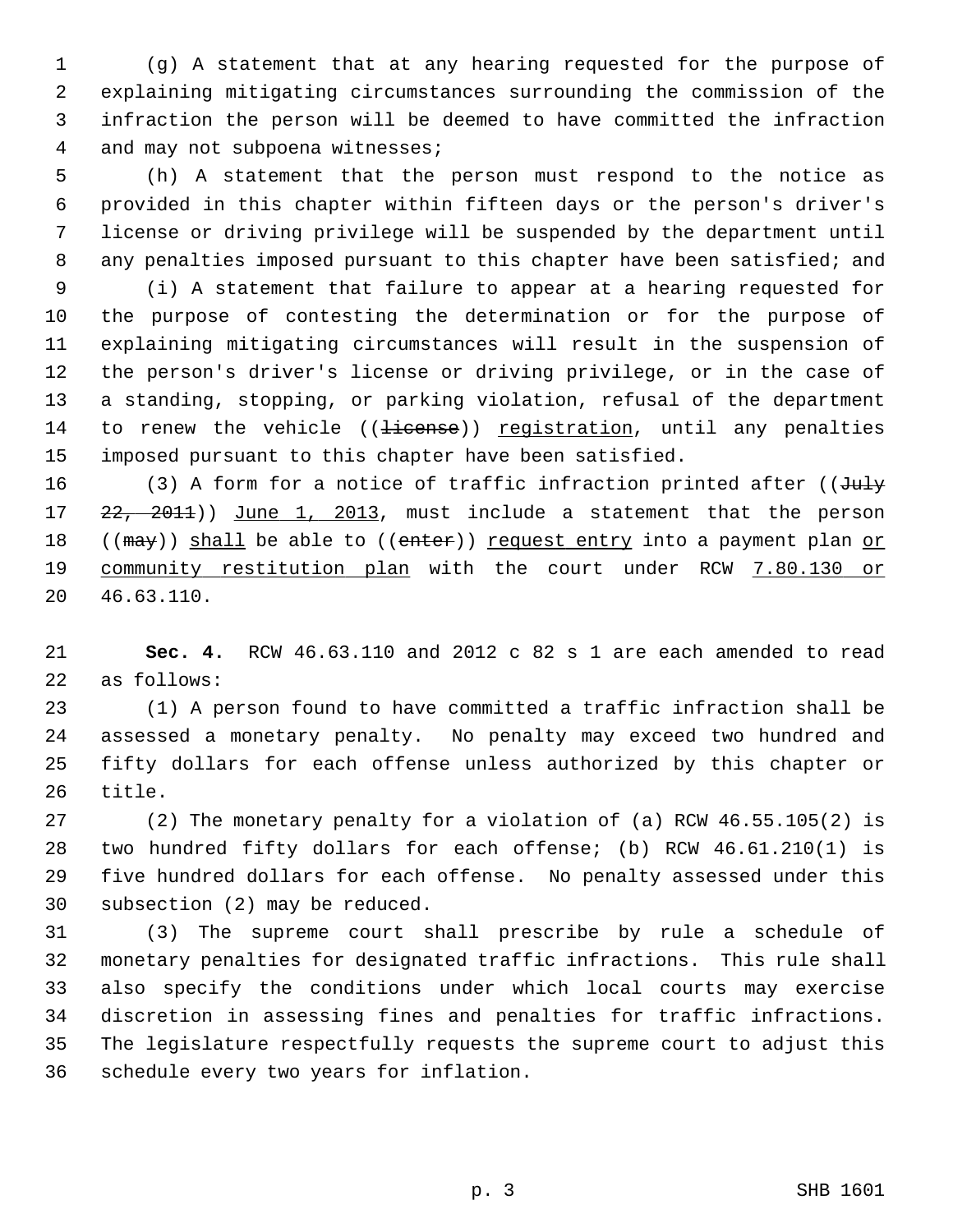1 (4) There shall be a penalty of twenty-five dollars for failure to 2 respond to a notice of traffic infraction except where the infraction 3 relates to parking as defined by local law, ordinance, regulation, or 4 resolution or failure to pay a monetary penalty imposed pursuant to 5 this chapter. A local legislative body may set a monetary penalty not 6 to exceed twenty-five dollars for failure to respond to a notice of 7 traffic infraction relating to parking as defined by local law, 8 ordinance, regulation, or resolution. The local court, whether a 9 municipal, police, or district court, shall impose the monetary penalty 10 set by the local legislative body.

11 (5) Monetary penalties provided for in chapter 46.70 RCW which are 12 civil in nature and penalties which may be assessed for violations of 13 chapter 46.44 RCW relating to size, weight, and load of motor vehicles 14 are not subject to the limitation on the amount of monetary penalties 15 which may be imposed pursuant to this chapter.

16 (6) Whenever a monetary penalty, fee, cost, assessment, or other 17 monetary obligation is imposed by a court under this chapter, it is 18 immediately payable and is enforceable as a civil judgment under Title 19 6 RCW. If the court determines, in its discretion, that a person is 20 not able to pay a monetary obligation in full without undue hardship, 21 and not more than one year has passed since the later of July 1, 2005, 22 or the date the monetary obligation initially became due and payable, 23 the court shall, upon request of the person, enter into a payment plan 24 or a community restitution plan with the person, unless the person has 25 previously been granted a payment plan or a community restitution plan 26 with respect to the same monetary obligation, or unless the person is 27 in noncompliance of any existing or prior payment plan or a community 28 restitution plan, in which case the court may, at its discretion, 29 implement a payment plan or a community restitution plan. If the court 30 has notified the department that the person has failed to pay or comply 31 and the person has subsequently entered into a payment plan and made an 32 initial payment or entered into a community restitution plan and begun 33 performance of the community restitution plan, the court shall timely 34 notify the department that the infraction has been adjudicated, and the 35 department shall immediately rescind any suspension of the person's 36 driver's license or driver's privilege based on failure to respond to 37 that infraction. "Payment plan," as used in this section, means a plan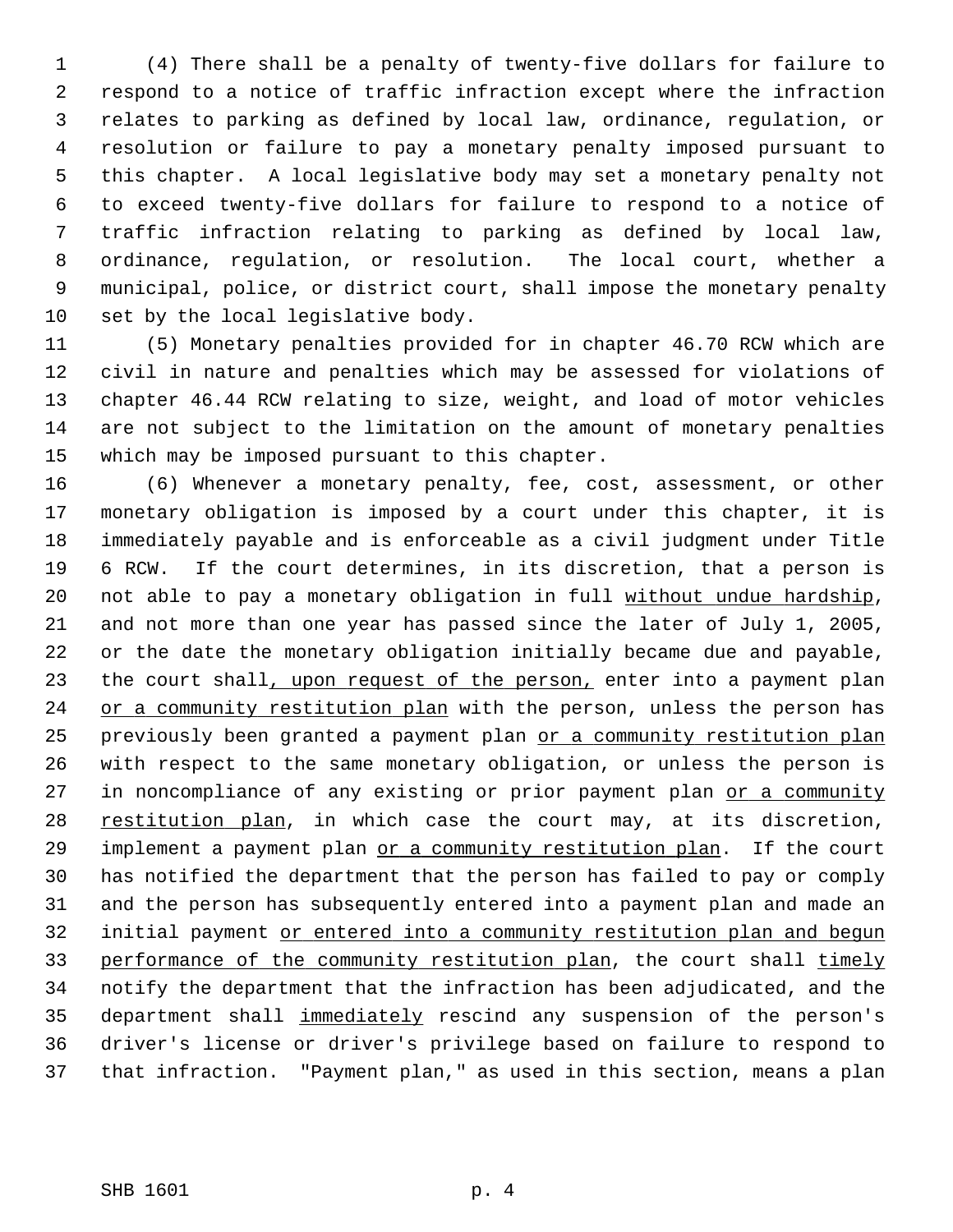1 that requires reasonable payments based on the financial ability of the 2 person to pay. The person may voluntarily pay an amount at any time in 3 addition to the payments required under the payment plan.

 4 (a) If a payment required to be made under the payment plan is 5 delinquent or the person fails to complete a community restitution 6 program on or before the time established under the payment plan, 7 unless the court determines good cause therefor and adjusts the payment 8 plan or the community restitution plan accordingly, the court may refer 9 the unpaid monetary penalty, fee, cost, assessment, or other monetary 10 obligation for civil enforcement until all monetary obligations, 11 including those imposed under subsections (3) and (4) of this section, 12 have been paid, and court authorized community restitution has been 13 completed, or until the court has entered into a new time payment or 14 community restitution agreement with the person. For those infractions 15 subject to suspension under RCW 46.20.289, the court shall notify the 16 department of the person's failure to meet the conditions of the plan, 17 and the department shall suspend the person's driver's license or 18 driving privileges.

19 (b) If a person has not entered into a payment plan or a community 20 restitution plan with the court and has not paid or satisfied the 21 ((monetary)) obligation in full on or before the time established for 22 payment or satisfaction under a community restitution plan, the court 23 may refer the unpaid monetary penalty, fee, cost, assessment, or other 24 monetary obligation to a collections agency until all monetary 25 obligations have been paid, including those imposed under subsections 26 (3) and (4) of this section, or until the person has entered into a 27 payment plan or a community restitution plan under this section. For 28 those infractions subject to suspension under RCW 46.20.289, the court 29 shall notify the department of the person's delinquency, and the 30 department shall suspend the person's driver's license or driving 31 privileges.

32 (c) If the payment plan is to be administered by the court, the 33 court may assess the person a reasonable administrative fee to be 34 wholly retained by the city or county with jurisdiction. The 35 administrative fee shall not exceed ten dollars per infraction or 36 twenty-five dollars per payment plan, whichever is less.

37 (d) Nothing in this section precludes a court from contracting with 38 outside entities to administer its payment plan system. When outside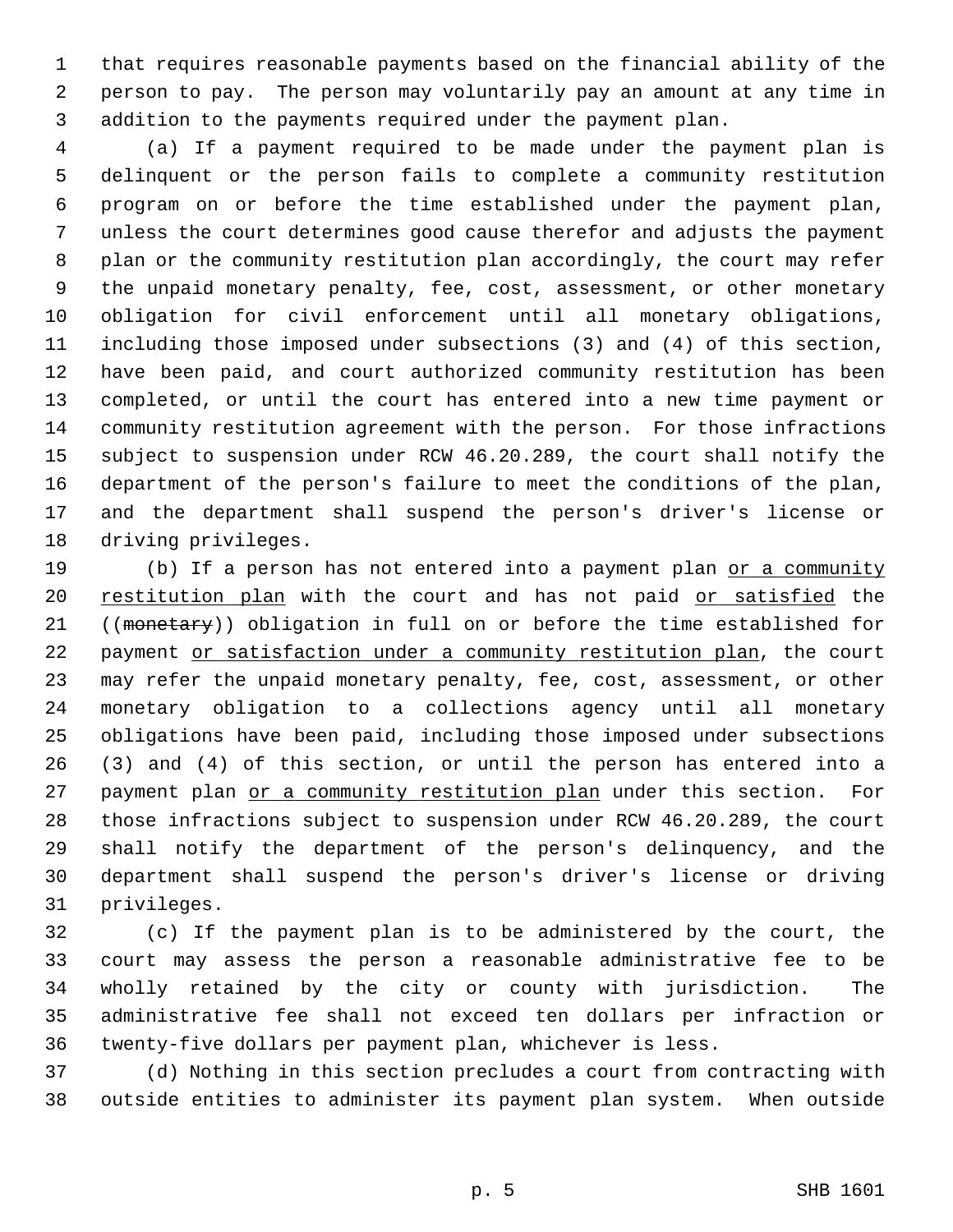1 entities are used for the administration of a payment plan, the court 2 may assess the person a reasonable fee for such administrative 3 services, which fee may be calculated on a periodic, percentage, or 4 other basis.

 5 (e) If a court authorized community restitution program for 6 offenders is available in the jurisdiction, the court  $((\text{max}))$  shall 7 allow conversion of all or part of the monetary obligations due under 8 this section to court authorized community restitution in lieu of time 9 payments if the person is unable to make reasonable time payments.

10 (7) In addition to any other penalties imposed under this section 11 and not subject to the limitation of subsection (1) of this section, a 12 person found to have committed a traffic infraction shall be assessed:

13 (a) A fee of five dollars per infraction. Under no circumstances 14 shall this fee be reduced or waived. Revenue from this fee shall be 15 forwarded to the state treasurer for deposit in the emergency medical 16 services and trauma care system trust account under RCW 70.168.040;

17 (b) A fee of ten dollars per infraction. Under no circumstances 18 shall this fee be reduced or waived. Revenue from this fee shall be 19 forwarded to the state treasurer for deposit in the Washington auto 20 theft prevention authority account; and

21 (c) A fee of two dollars per infraction. Revenue from this fee 22 shall be forwarded to the state treasurer for deposit in the traumatic 23 brain injury account established in RCW 74.31.060.

24 (8)(a) In addition to any other penalties imposed under this 25 section and not subject to the limitation of subsection (1) of this 26 section, a person found to have committed a traffic infraction other 27 than of RCW 46.61.527 or 46.61.212 shall be assessed an additional 28 penalty of twenty dollars. The court may not reduce, waive, or suspend 29 the additional penalty unless the court finds the ((offender)) person 30 to be indigent. If a court authorized entry into a community 31 restitution program  $((for$  offenders is available in the jurisdiction)), 32 the court shall allow ((offenders)) persons to offset all or a part of 33 the penalty due under this subsection (8) by participation in the court 34 authorized community restitution program.

35 (b) Eight dollars and fifty cents of the additional penalty under 36 (a) of this subsection shall be remitted to the state treasurer. The 37 remaining revenue from the additional penalty must be remitted under 38 chapters 2.08, 3.46, 3.50, 3.62, 10.82, and 35.20 RCW. Money remitted

## SHB 1601 p. 6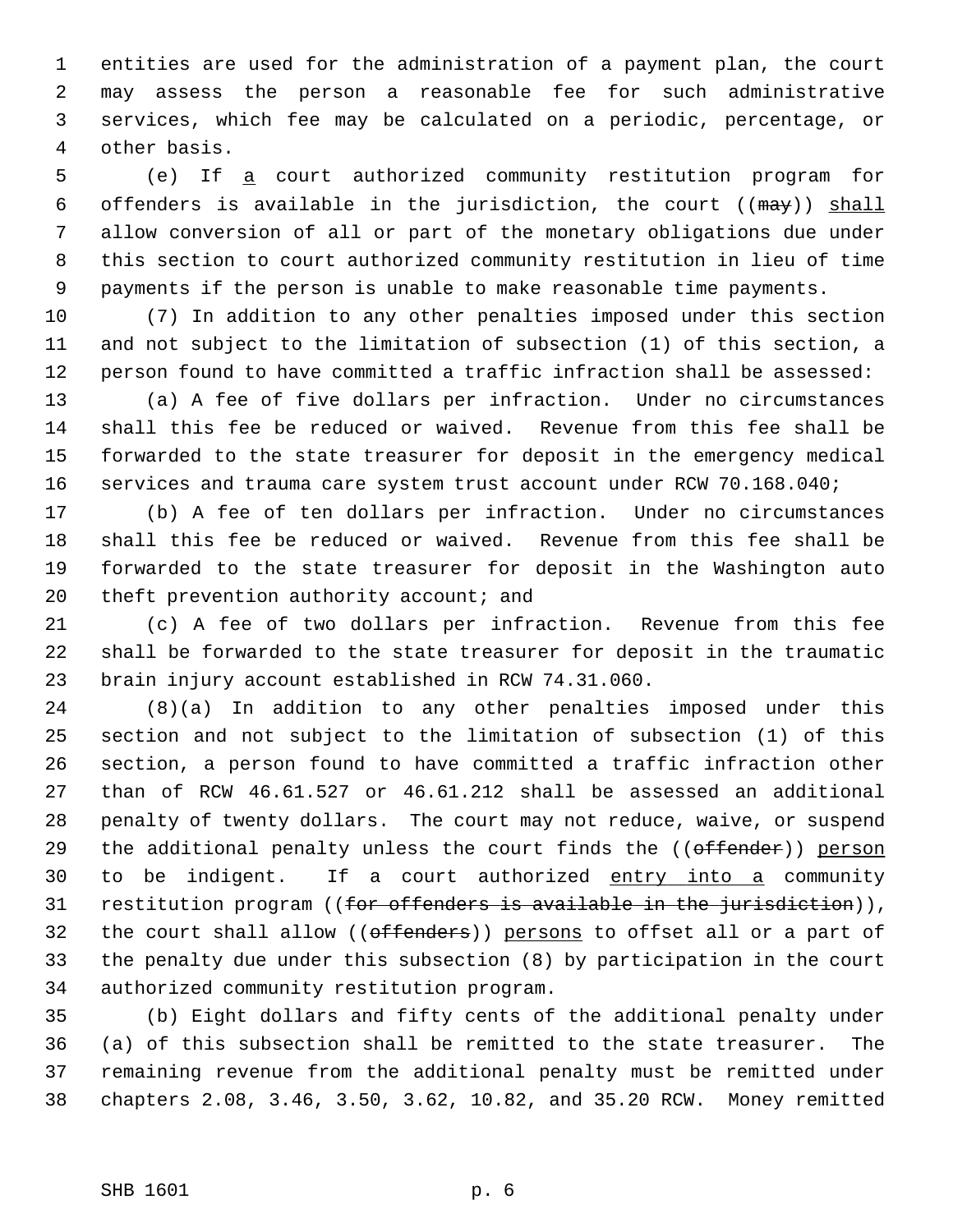1 under this subsection to the state treasurer must be deposited in the 2 state general fund. The balance of the revenue received by the county 3 or city treasurer under this subsection must be deposited into the 4 county or city current expense fund. Moneys retained by the city or 5 county under this subsection shall constitute reimbursement for any 6 liabilities under RCW 43.135.060.

 7 (9) If a legal proceeding, such as garnishment, has commenced to 8 collect any delinquent amount owed by the person for any penalty 9 imposed by the court under this section, the court may, at its 10 discretion, enter into a payment plan or community restitution plan.

11 (10) The monetary penalty for violating RCW 46.37.395 is: (a) Two 12 hundred fifty dollars for the first violation; (b) five hundred dollars 13 for the second violation; and (c) seven hundred fifty dollars for each 14 violation thereafter.

15 **Sec. 5.** RCW 46.63.120 and 2002 c 175 s 37 are each amended to read 16 as follows:

17 (1) An order entered after the receipt of a response which does not 18 contest the determination, or after it has been established at a 19 hearing that the infraction was committed, or after a hearing for the 20 purpose of explaining mitigating circumstances is civil in nature.

21 (2) The court may include in the order the imposition of any 22 penalty authorized by the provisions of this chapter for the commission 23 of an infraction. The court ( $(\frac{may}{t}, \frac{in}{t}; \frac{it}{s})$ ) shall waive, 24 reduce, or suspend the monetary penalty prescribed for the infraction 25 if the court finds the person indigent. At the person's request the 26 court may order performance of a number of hours of community 27 restitution in lieu of all or part of a monetary penalty, at the rate 28 of the then state minimum wage per hour.

29 NEW SECTION. **Sec. 6.** If any provision of this act or its 30 application to any person or circumstance is held invalid, the 31 remainder of the act or the application of the provision to other 32 persons or circumstances is not affected.

33 NEW SECTION. **Sec. 7.** This act is necessary for the immediate 34 preservation of the public peace, health, or safety, or support of the

p. 7 SHB 1601